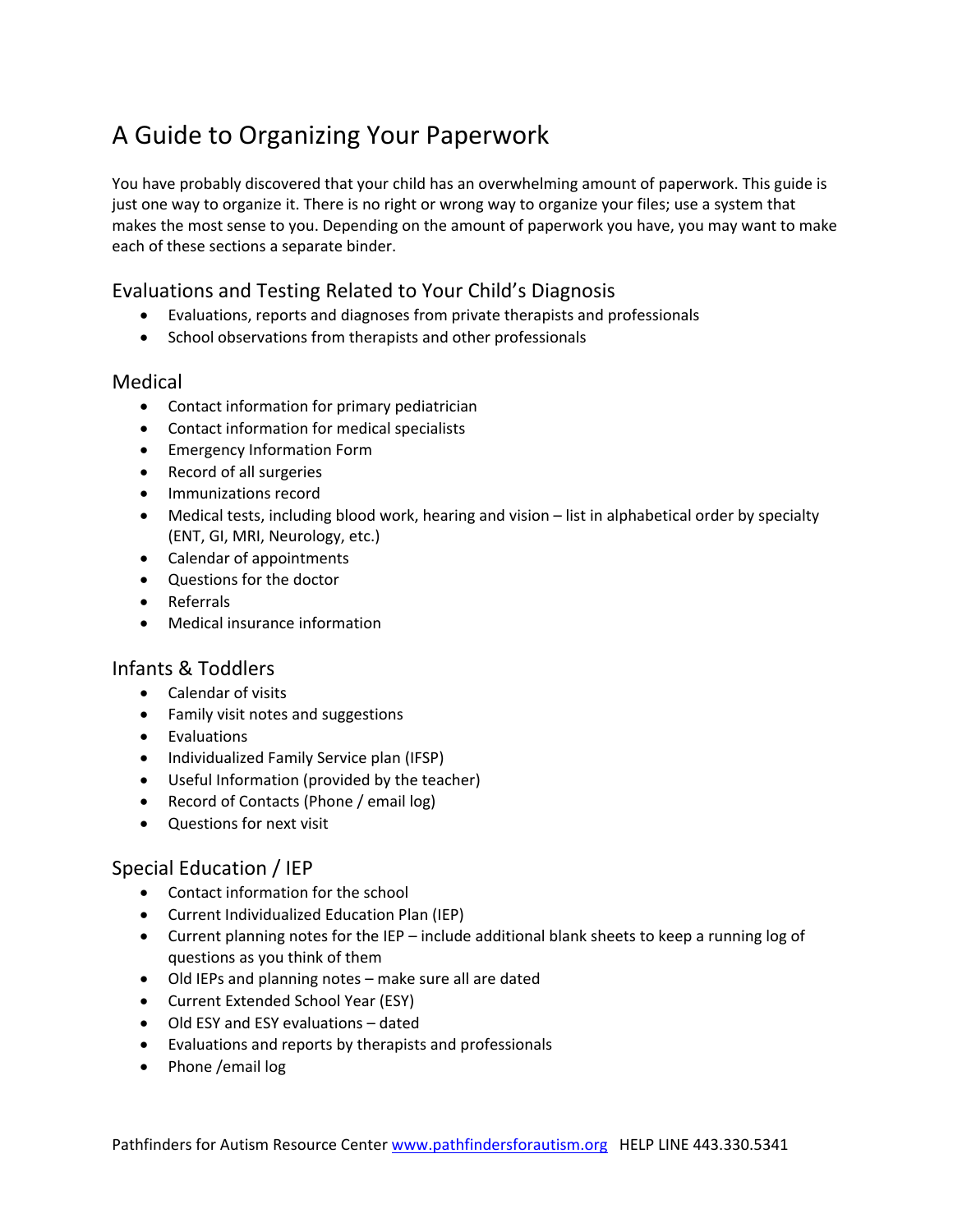## Recreational Activities and Therapies

- Contact information for activities and therapies (sports teams, therapeutic horseback riding, swimming, etc.)
- Signed waivers for recreational activities
- Summer camp forms and contact information

## Legal

- Contact information for lawyer(s)
- Guardianship documents
- Disability Trust information/copies
- Special education paperwork for mediation, due process, legal representation for IEP meetings, etc.
- Phone /email log

## Finance and Funding

- Contact information for your Developmental Disabilities Administration (DDA) and Social Security Income (SSI) representatives
- Copy of DDA funding application and associated paperwork
- Copy of SSI application and associated paperwork
- Contact information for agencies that provide Rolling Access Funds in your county
- Copy of Rolling Access Funds applications and associated paperwork
- Contact information for Autism Waiver
- Autism Waiver documents

*We would like to thank Partners for Success in Harford County for their contributions to this guide.*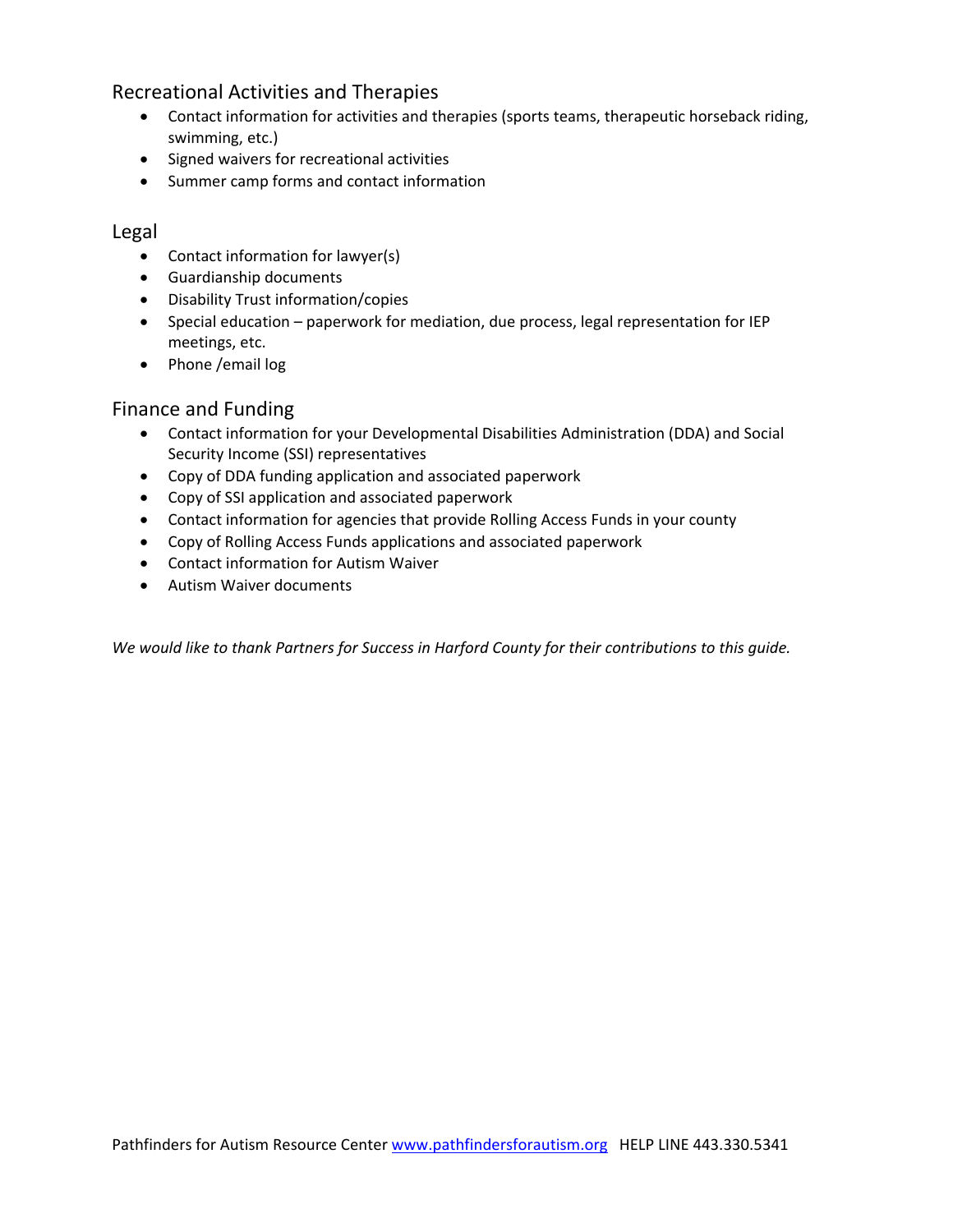# **Emergency Information**

| <b>Insurance Information:</b>                                                              |                                                                                                                      |                                                                                   |  |  |
|--------------------------------------------------------------------------------------------|----------------------------------------------------------------------------------------------------------------------|-----------------------------------------------------------------------------------|--|--|
|                                                                                            |                                                                                                                      |                                                                                   |  |  |
|                                                                                            |                                                                                                                      |                                                                                   |  |  |
|                                                                                            | Employer Name _________________________Work Phone_______________________________                                     |                                                                                   |  |  |
|                                                                                            |                                                                                                                      |                                                                                   |  |  |
|                                                                                            |                                                                                                                      |                                                                                   |  |  |
|                                                                                            |                                                                                                                      | Mother's Name ____________Home Number _____________Cell Phone __________________  |  |  |
|                                                                                            |                                                                                                                      |                                                                                   |  |  |
|                                                                                            |                                                                                                                      |                                                                                   |  |  |
|                                                                                            |                                                                                                                      | Social Security Number __________________________ Insurance ID _________________  |  |  |
|                                                                                            |                                                                                                                      | Allergies __________________________________Medical Conditions __________________ |  |  |
|                                                                                            |                                                                                                                      |                                                                                   |  |  |
|                                                                                            |                                                                                                                      |                                                                                   |  |  |
|                                                                                            |                                                                                                                      |                                                                                   |  |  |
|                                                                                            |                                                                                                                      |                                                                                   |  |  |
|                                                                                            |                                                                                                                      | Specialty _____________________                                                   |  |  |
|                                                                                            |                                                                                                                      | Father's Name ____________Home Number _______________Cell Phone ________________  |  |  |
|                                                                                            |                                                                                                                      |                                                                                   |  |  |
|                                                                                            |                                                                                                                      |                                                                                   |  |  |
|                                                                                            |                                                                                                                      | Social Security Number ___________________________ Insurance ID ________________  |  |  |
|                                                                                            |                                                                                                                      | Allergies __________________________________Medical Conditions __________________ |  |  |
|                                                                                            |                                                                                                                      |                                                                                   |  |  |
|                                                                                            |                                                                                                                      |                                                                                   |  |  |
|                                                                                            |                                                                                                                      |                                                                                   |  |  |
|                                                                                            |                                                                                                                      |                                                                                   |  |  |
|                                                                                            |                                                                                                                      | Specialty _____________________                                                   |  |  |
|                                                                                            |                                                                                                                      |                                                                                   |  |  |
| Social Security Number _                                                                   |                                                                                                                      |                                                                                   |  |  |
| Allergies                                                                                  | <u> 1989 - Johann Stein, mars an deutscher Stein und der Stein und der Stein und der Stein und der Stein und der</u> |                                                                                   |  |  |
| <b>Medical Conditions</b>                                                                  |                                                                                                                      |                                                                                   |  |  |
| Current Medication and Therapies                                                           |                                                                                                                      |                                                                                   |  |  |
|                                                                                            |                                                                                                                      | Phone ________________________                                                    |  |  |
|                                                                                            | Specialty ______________________                                                                                     |                                                                                   |  |  |
|                                                                                            |                                                                                                                      | Phone ___________________                                                         |  |  |
| <b>Address</b><br><u> 1989 - Johann John Stein, mars an deus Amerikaansk kommunister (</u> |                                                                                                                      | Specialty _______________________                                                 |  |  |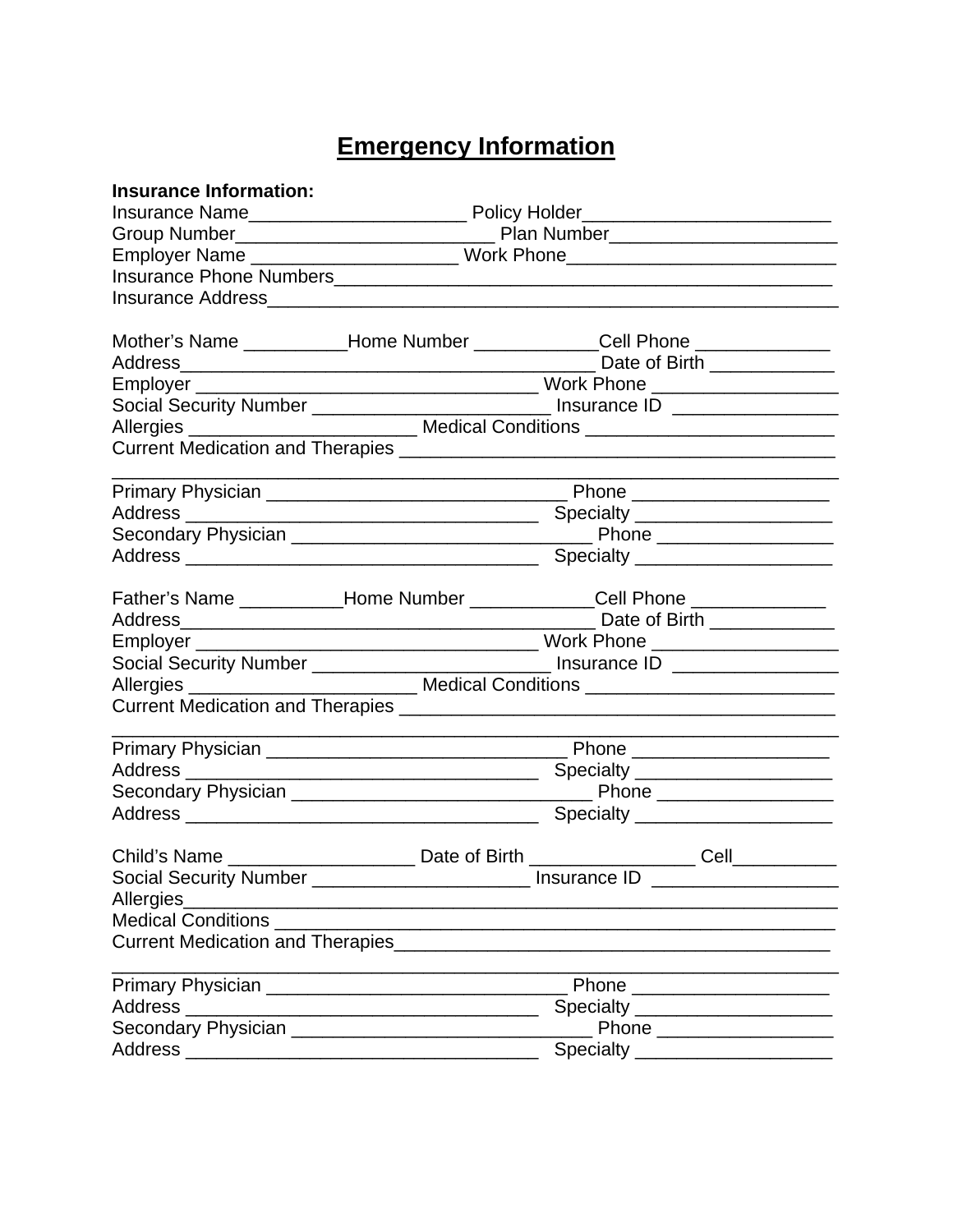| Social Security Number _________________________ Insurance ID __________________             |                                                            |                                   |  |
|----------------------------------------------------------------------------------------------|------------------------------------------------------------|-----------------------------------|--|
|                                                                                              |                                                            |                                   |  |
|                                                                                              |                                                            |                                   |  |
|                                                                                              |                                                            |                                   |  |
|                                                                                              | <u> 1989 - Johann John Stone, fransk politik (d. 1989)</u> |                                   |  |
|                                                                                              |                                                            |                                   |  |
|                                                                                              |                                                            |                                   |  |
|                                                                                              |                                                            | Specialty _____________________   |  |
|                                                                                              |                                                            |                                   |  |
| Social Security Number _________________________ Insurance ID __________________             |                                                            |                                   |  |
|                                                                                              |                                                            |                                   |  |
|                                                                                              |                                                            |                                   |  |
|                                                                                              |                                                            |                                   |  |
|                                                                                              |                                                            |                                   |  |
|                                                                                              |                                                            |                                   |  |
|                                                                                              |                                                            |                                   |  |
|                                                                                              |                                                            | Specialty _____________________   |  |
|                                                                                              |                                                            |                                   |  |
| Social Security Number _________________________ Insurance ID __________________             |                                                            |                                   |  |
|                                                                                              |                                                            |                                   |  |
| <b>Medical Conditions</b>                                                                    |                                                            |                                   |  |
|                                                                                              |                                                            |                                   |  |
|                                                                                              |                                                            |                                   |  |
|                                                                                              |                                                            | Specialty ______________________  |  |
|                                                                                              |                                                            |                                   |  |
|                                                                                              |                                                            | Specialty _______________________ |  |
| If parents cannot be reached please contact:                                                 |                                                            |                                   |  |
|                                                                                              |                                                            |                                   |  |
| Home Phone ______________________ Cell Phone ___________________________________             |                                                            |                                   |  |
|                                                                                              |                                                            |                                   |  |
| Home Phone ______________________ Cell Phone ___________________________________             |                                                            |                                   |  |
|                                                                                              |                                                            |                                   |  |
| Home Phone __________________________________Cell Phone ________________________             |                                                            |                                   |  |
| Secondary Insurance Information:                                                             |                                                            |                                   |  |
| Insurance Name______________________Policy Holder_________________Group #_______Plan #______ |                                                            |                                   |  |
|                                                                                              |                                                            |                                   |  |
|                                                                                              |                                                            |                                   |  |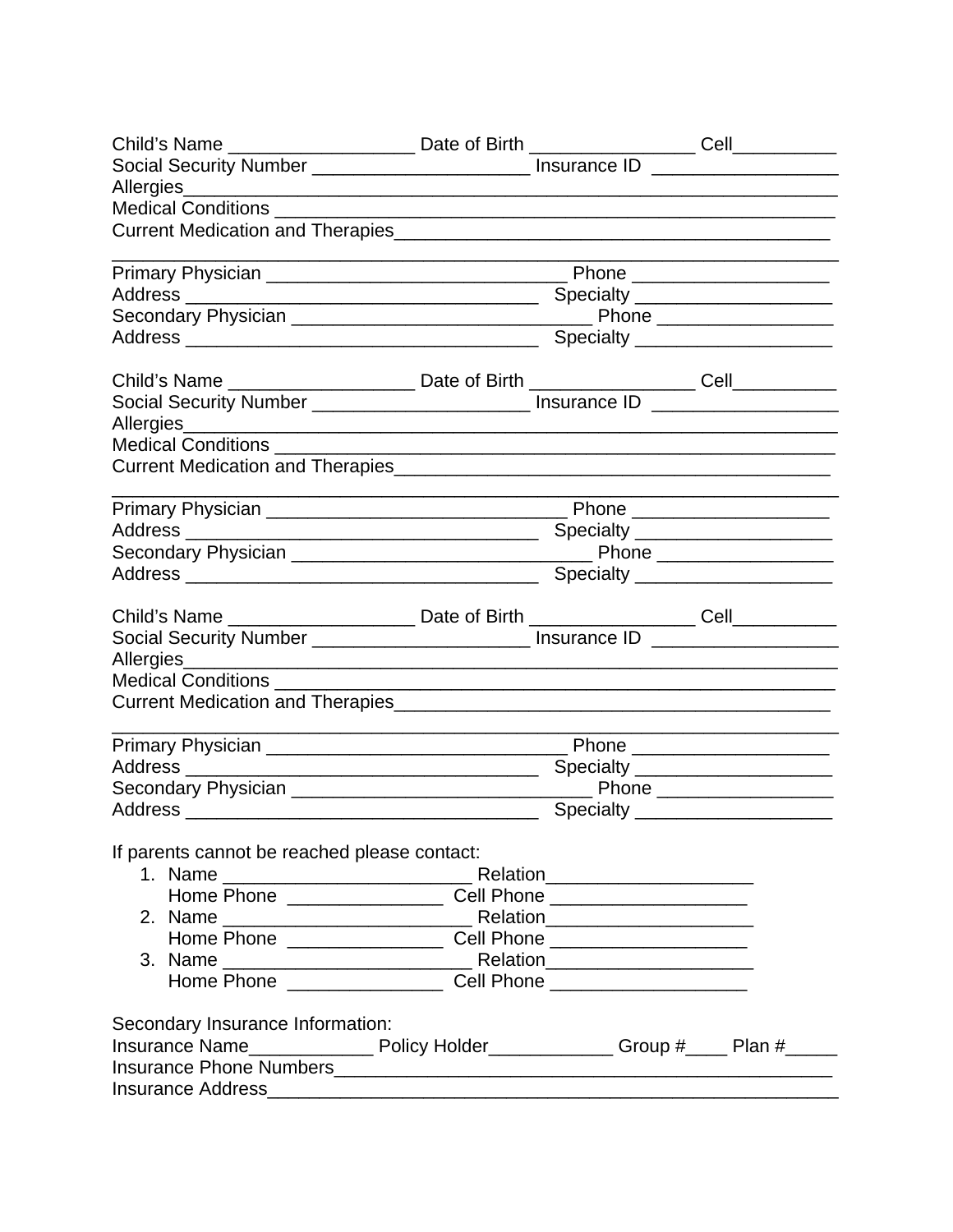## **Doctor Phone List**

|  |                                                                                           | <u> 2001 - Johann John Harrison, mars and de la provincia de la provincia de la provincia de la provincia de la p</u> |                                                                                                                      |  |
|--|-------------------------------------------------------------------------------------------|-----------------------------------------------------------------------------------------------------------------------|----------------------------------------------------------------------------------------------------------------------|--|
|  |                                                                                           |                                                                                                                       |                                                                                                                      |  |
|  |                                                                                           |                                                                                                                       |                                                                                                                      |  |
|  | the control of the control of the control of the control of the control of the control of | the control of the control of the control of the control of the control of the control of                             |                                                                                                                      |  |
|  |                                                                                           |                                                                                                                       |                                                                                                                      |  |
|  |                                                                                           |                                                                                                                       |                                                                                                                      |  |
|  |                                                                                           |                                                                                                                       |                                                                                                                      |  |
|  |                                                                                           |                                                                                                                       |                                                                                                                      |  |
|  |                                                                                           |                                                                                                                       |                                                                                                                      |  |
|  |                                                                                           |                                                                                                                       | <u> 1990 - Johann John Stone, markin fan it ferstjer fan it ferstjer fan it ferstjer fan it ferstjer fan it fers</u> |  |
|  |                                                                                           |                                                                                                                       |                                                                                                                      |  |
|  |                                                                                           |                                                                                                                       |                                                                                                                      |  |
|  |                                                                                           |                                                                                                                       |                                                                                                                      |  |
|  |                                                                                           |                                                                                                                       |                                                                                                                      |  |
|  |                                                                                           |                                                                                                                       |                                                                                                                      |  |
|  |                                                                                           |                                                                                                                       |                                                                                                                      |  |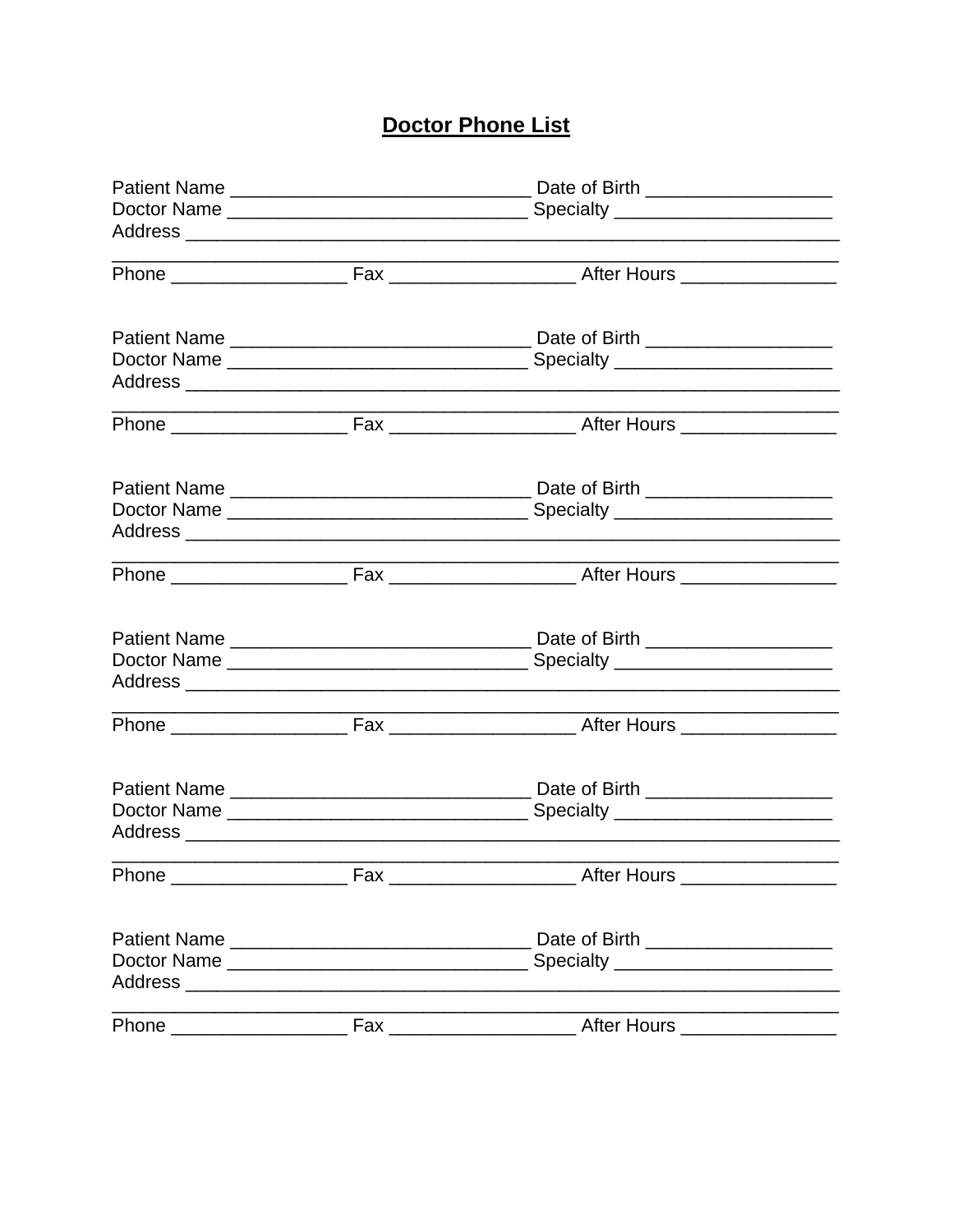## **Doctor Phone List Continued**

|                                                   |  | <u> 1989 - Johann Harry Barn, mars ar yn y brening y brening yn y brening y brening yn y brening y brening yn y b</u> |                                                                            |  |
|---------------------------------------------------|--|-----------------------------------------------------------------------------------------------------------------------|----------------------------------------------------------------------------|--|
|                                                   |  |                                                                                                                       |                                                                            |  |
|                                                   |  |                                                                                                                       |                                                                            |  |
|                                                   |  |                                                                                                                       |                                                                            |  |
|                                                   |  |                                                                                                                       |                                                                            |  |
|                                                   |  |                                                                                                                       |                                                                            |  |
|                                                   |  |                                                                                                                       |                                                                            |  |
|                                                   |  | ,我们也不能在这里的时候,我们也不能在这里的时候,我们也不能不能不能不能不能不能不能不能不能不能不能不能不能不能。""我们,我们也不能不能不能不能不能不能不能不                                      |                                                                            |  |
|                                                   |  |                                                                                                                       |                                                                            |  |
|                                                   |  |                                                                                                                       |                                                                            |  |
| <u> 1989 - Johann Barn, mars et al. (b. 1989)</u> |  |                                                                                                                       |                                                                            |  |
|                                                   |  |                                                                                                                       |                                                                            |  |
|                                                   |  |                                                                                                                       |                                                                            |  |
|                                                   |  |                                                                                                                       |                                                                            |  |
| Patient Name                                      |  | Date of Birth _____________________                                                                                   |                                                                            |  |
|                                                   |  |                                                                                                                       |                                                                            |  |
|                                                   |  | After Hours _________________                                                                                         | the control of the control of the control of the control of the control of |  |
|                                                   |  |                                                                                                                       |                                                                            |  |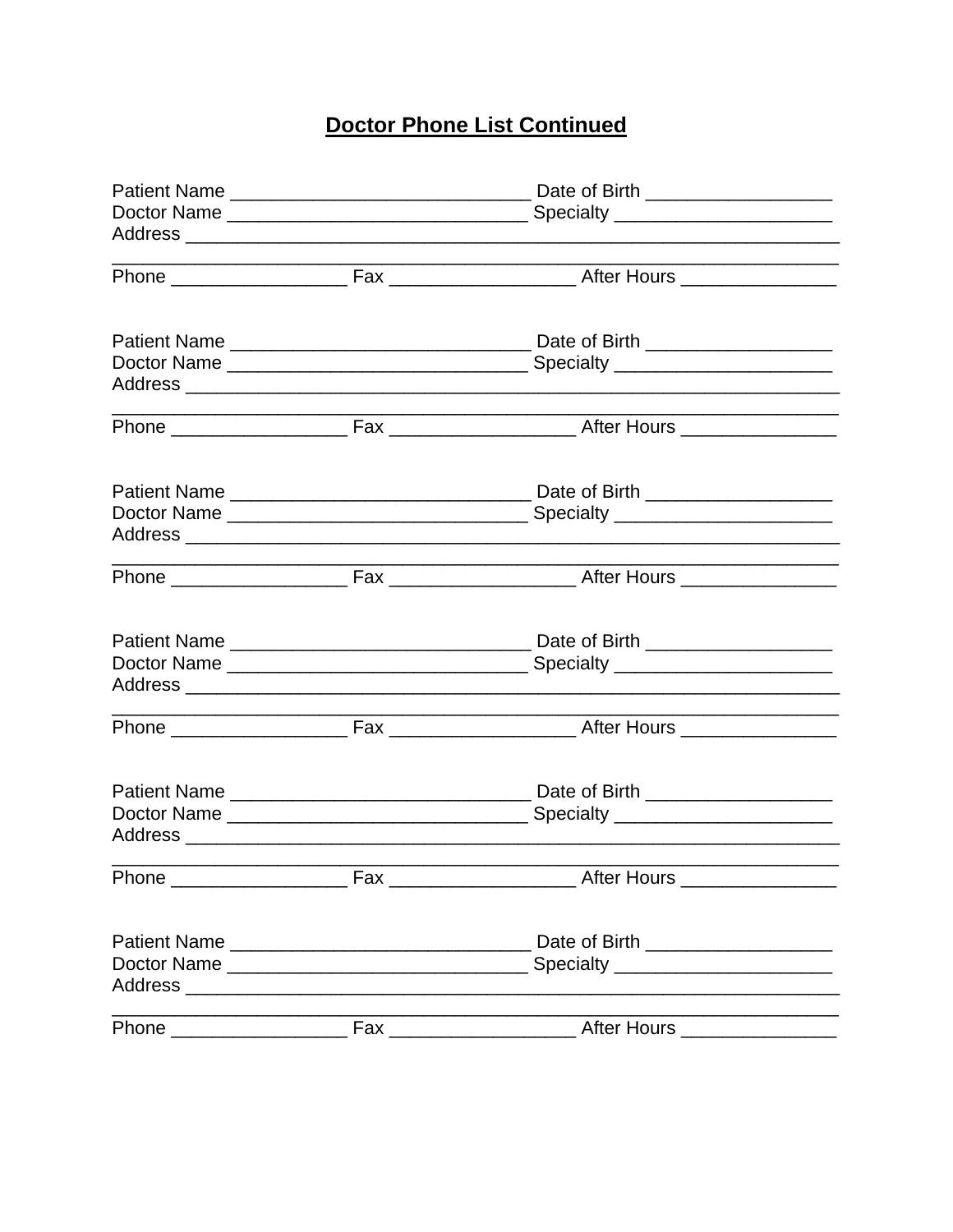# **School Contact Information**

|                                                                                   |  | Teacher __________________________________Subject _________________Classroom # ____________________ |  |
|-----------------------------------------------------------------------------------|--|-----------------------------------------------------------------------------------------------------|--|
|                                                                                   |  | Student is with this Teacher___________________________ Email Address _____________________________ |  |
|                                                                                   |  |                                                                                                     |  |
|                                                                                   |  |                                                                                                     |  |
|                                                                                   |  |                                                                                                     |  |
|                                                                                   |  |                                                                                                     |  |
|                                                                                   |  |                                                                                                     |  |
|                                                                                   |  |                                                                                                     |  |
|                                                                                   |  |                                                                                                     |  |
|                                                                                   |  | Teacher __________________________________Subject _________________Classroom # ____________________ |  |
|                                                                                   |  |                                                                                                     |  |
|                                                                                   |  |                                                                                                     |  |
|                                                                                   |  |                                                                                                     |  |
|                                                                                   |  |                                                                                                     |  |
| Best Time & Way to Contact Therapist___________ Email Address ________            |  |                                                                                                     |  |
|                                                                                   |  |                                                                                                     |  |
|                                                                                   |  |                                                                                                     |  |
|                                                                                   |  |                                                                                                     |  |
|                                                                                   |  | Best Time & Way to Contact Therapist____________ Email Address __________________                   |  |
|                                                                                   |  |                                                                                                     |  |
|                                                                                   |  |                                                                                                     |  |
| Amount of Therapy/week _____________ Days of Therapy ____________________________ |  |                                                                                                     |  |
|                                                                                   |  | Best Time & Way to Contact Therapist____________ Email Address __________________                   |  |
|                                                                                   |  |                                                                                                     |  |
|                                                                                   |  |                                                                                                     |  |
|                                                                                   |  |                                                                                                     |  |
|                                                                                   |  | Best Time & Way to Contact Therapist____________ Email Address __________________                   |  |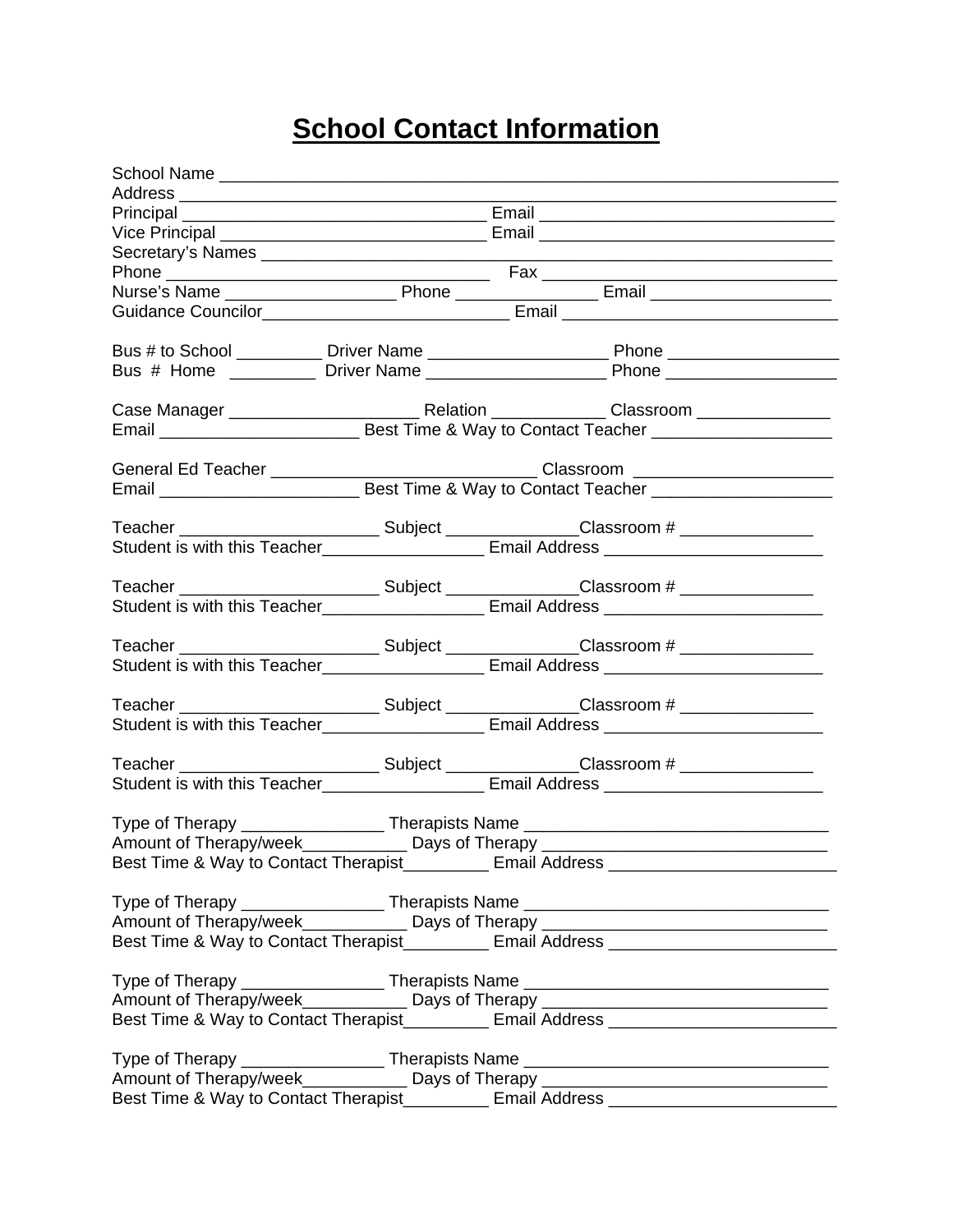# Phone Log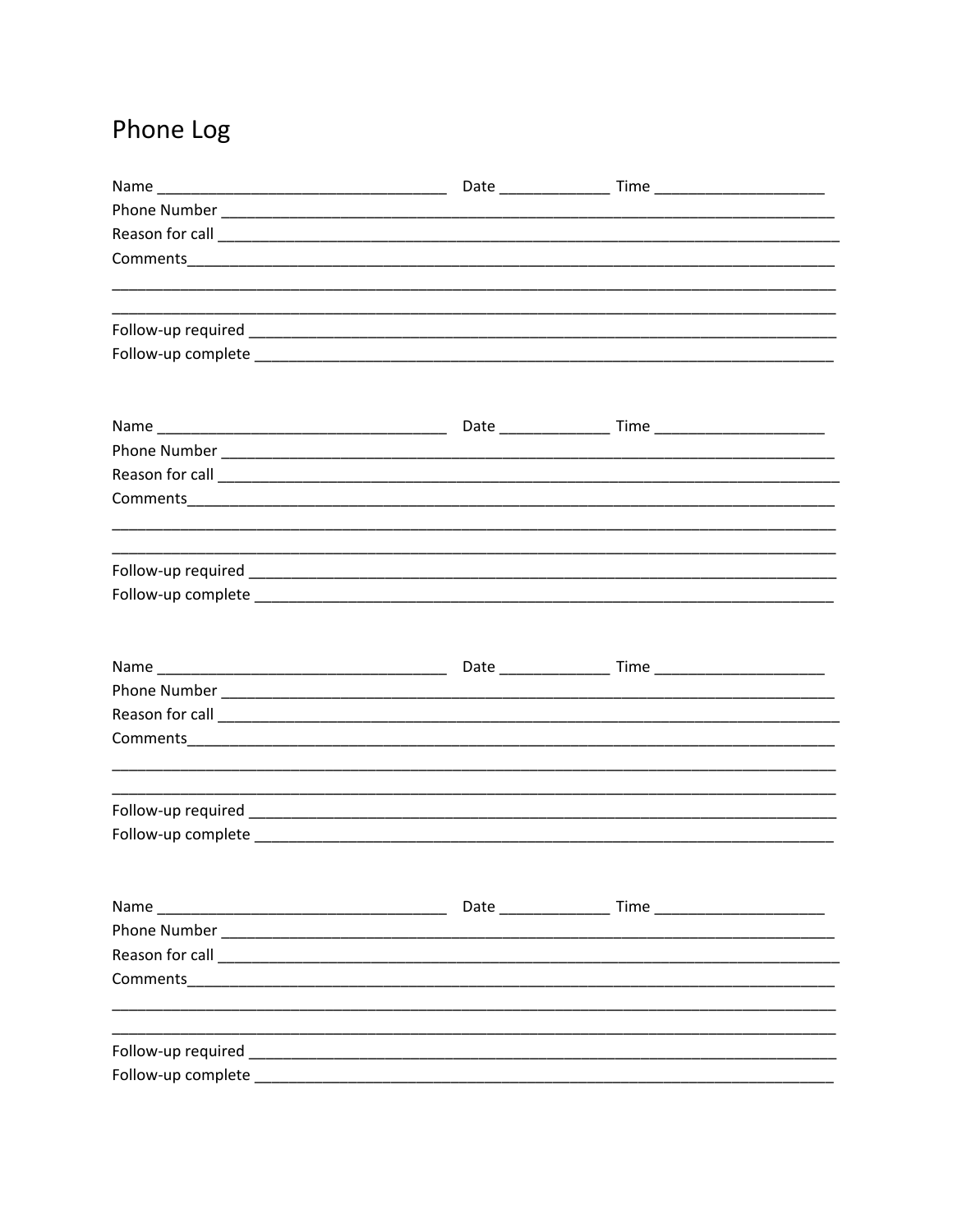## **The Paper Chase: Managing Your Child's Documents Under the IDEA**

## **by Robert K. Crabtree, Esq.**

## **Introduction**

If you've got kids with special educational needs, you can be overwhelmed by the paperwork in no time at all. From the beginning of school to the time your child either graduates or "ages out" of entitlement to special ed services, the accumulation of IEP's, evaluations, progress reports, correspondence, notes, journals, samples of your child's work, and medical records, will fill several drawers of a file cabinet or take up most of your shelf space.

You might be tempted to throw out papers when they get out of hand, but this may be a mistake. Even the oldest documents in your child's history can sometimes help you make a case for increased or different services under IDEA.

Make sure you understand the relative importance of different documents and organize them sensibly.

Here are some guidelines to help you manage them.

## **Which Documents Are Keepers?**

Here's a list of the different documents that you'll see over the course of your child's special needs education. You should keep them all!

**1. Individualized Educational Programs (IEP's) and other official service plans**. In addition to IEP's, you may have Individualized Family Service Plans (IFSP). These are service plans that govern early intervention programs for kids before they're old enough to receive special education services, or plans that are written by agencies other than the local school system (such as a department of mental health or mental retardation).

**2. Evaluations by the school system and by independent evaluators**. Depending on your child, these will include educational, psychological and/or neuropsychological, speech and language, occupational therapy, and physical therapy evaluations.

**3. Medical records**. You probably don't need to keep all medical records with your child's IDEA documents. Keep only those that relate to the disability or disabilities that affect his ability to learn or to access school programs and facilities. As with any other kind of document, when in doubt, keep it!

**4. Progress reports and report cards**. These are the formal documents where the school system periodically describes how your child is doing.

**5. Standardized test results**. School systems often administer standardized tests (such as the California Achievement Tests) to all students. These tests can provide a helpful comparison to the progress reports written by your child's teachers.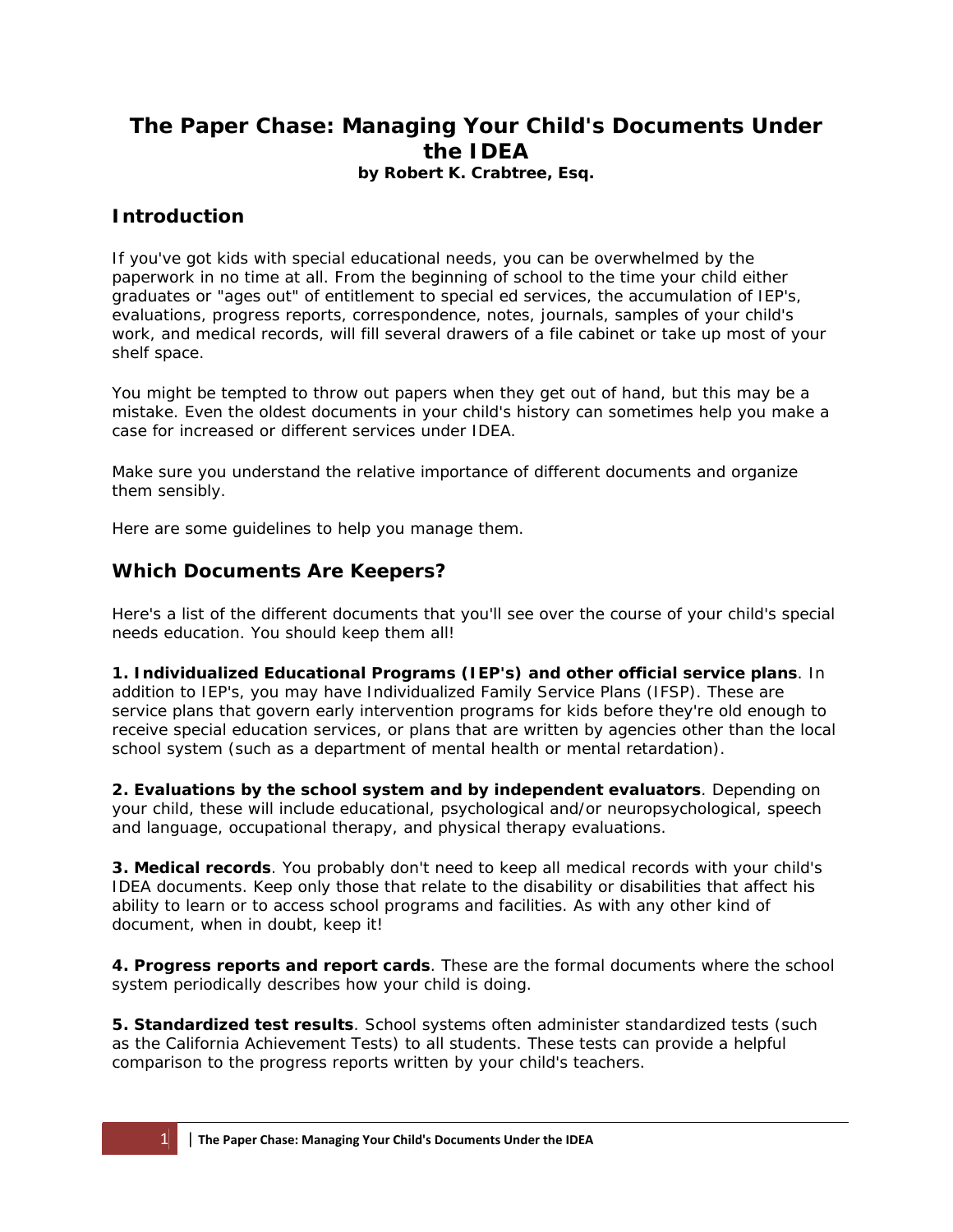**6. Notes on your child's behavior or progress**. These will include notes from you to the teacher, from the teacher to you, or journal entries between you and your child's service providers. Sometimes notes from a concerned teacher tell a different story than the formal report the teacher develops at the request of her supervisor when the TEAM convenes.

**7. Correspondence**. Save any correspondence between you and teachers, special education administrators, TEAM chairpersons, and evaluators. Don't forget emails -- print them out and include them in your correspondence file. Also save correspondence from the school system that's addressed to you or to all special education parents describing issues that affect your child. This may include letters describing new programs, changes in programs or services, school system policies for children with special education needs, or budget issues.

**Note:** Do you use certified mail, return receipt requested, when you send letters or notices to the school system? Sometimes this is necessary, but more often, this just adds unnecessary delay to the delivery of the letter or notice.

It's better to hand-deliver the document and ask for a receipt. Remember that in most courts and administrative forums, a letter mailed in ordinary first-class mail is presumed to have been delivered within three days of its mailing.

**8. Notes from conversations and meetings** with school personnel, evaluators, the child's TEAM, or other interactions relating to your child's program or needs. Be certain to take excellent notes at key meetings or, better yet, bring someone with you whose only task is to take notes (especially at TEAM meetings). These notes can help enormously when, months later, you try to remember exactly what various people said or what agreements were reached.

**Note:** Should you tape TEAM meetings? Do you have the right to tape them? The answer to both questions is "probably not." Under the laws pertaining to discrimination on the basis of handicap, you may have the right to tape a meeting if it's necessary to accommodate a disability (for example, if one or both parents have a language processing disorder). You may also have the right to tape a meeting if it's conducted in a language other than the parents' first language. Generally, the right to tape a meeting hasn't been determined to exist under IDEA.

Ordinarily, if you ask in advance to tape a TEAM meeting, the school system should let you as a courtesy, and will usually tape the meeting also. You need to consider, however, that having a tape recorder may inhibit the participants and create a feeling of hostility at the meeting. Again, it's usually better if someone takes excellent notes.

**9. Documents relating to discipline and/or behavioral concerns**. These include notices of detention and suspension (both in and out of school), letters describing the concerns of service providers or school administrators about behavior, records of behavioral assessments, and records of behavioral plans for addressing behavioral issues.

**10. Formal notices of meetings scheduled to discuss your child**. When you get a notice like this, jot down the date you received it. Sometimes the question of whether a school system has met time requirements is important under IDEA. (It is sometimes a good idea to keep copies of the envelopes in which such notices arrive. Check the date of the notice or letter and the date of the postmark. It could be significant if the postmark is later than the date on the notice.)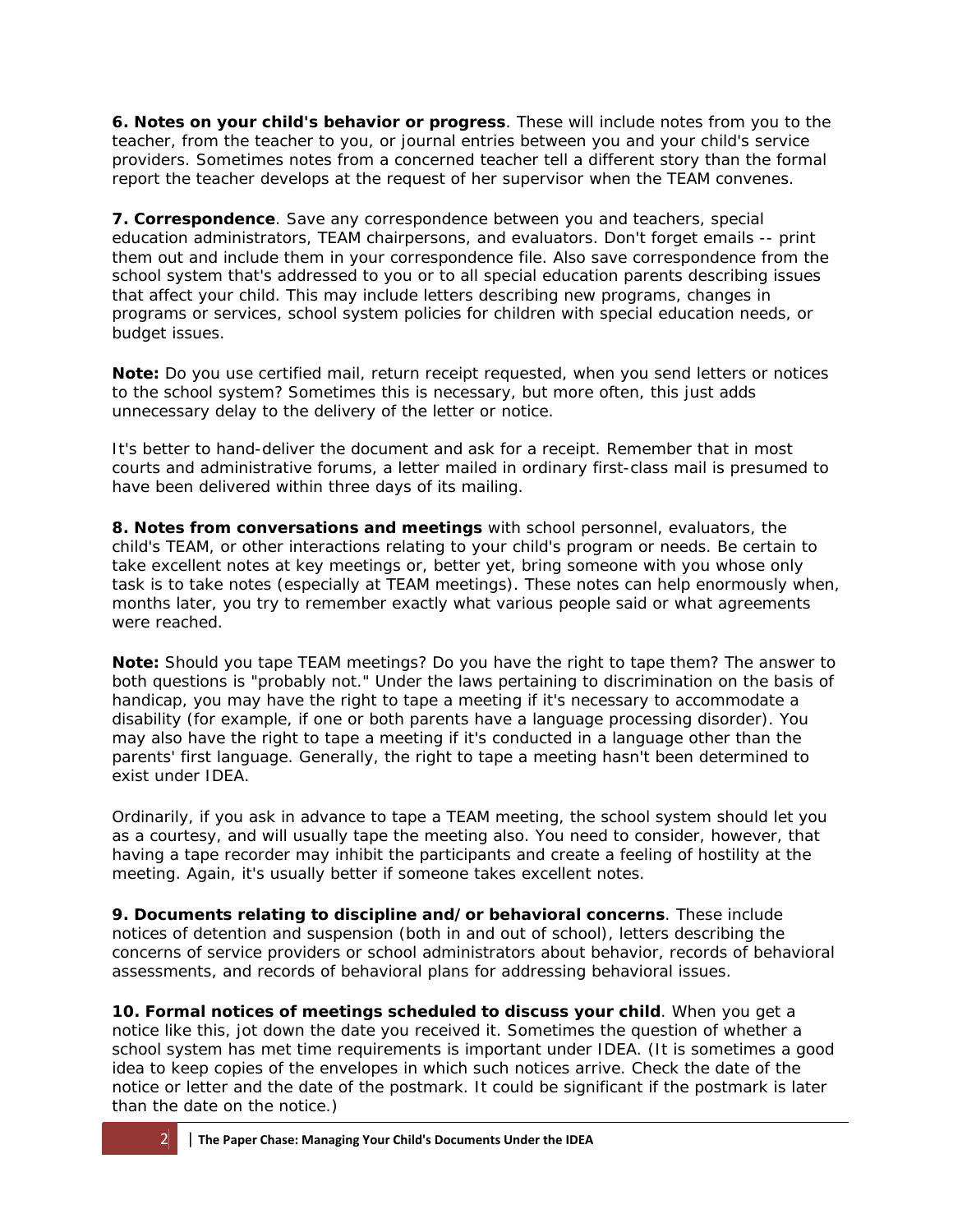**11. Samples of schoolwork**. You don't need to keep every scrap of writing or drawing that your child produces, but it can be helpful to keep examples each year. You can compare these to show how much progress he's made in different academic areas.

**12. Invoices and cancelled checks**. Save the ones from services that you provide for your child's educational development. For example, if you hire a speech and language pathologist for an hour of therapy each week to supplement the school system's services, keep a record of any payment. Eventually, you can seek reimbursement for this expense. (You must be able to prove that it was necessary because the school's services weren't allowing your child to progress effectively.)

**13. Public documents**. These help explain how your school system works with children like yours. They include newspaper articles featuring special education administrators, school committee members, or superintendents talking about reorganizing special education programs, cutting expenses, or new teaching approaches.

Remember that except in rare cases, you don't need to keep drafts of any documents. The drafts may lead to confusion if you ever need to seek services for your child through the due process system. This is one area where you can and most often should lighten your document load.

## **Your Child's School Records**

Visit the school or special education office every once in a while to look at your child's student records. You want to be sure that you have all the documents the school has. Find out if you have documents that the school doesn't. You can also find out about the rules and regulations in your state for accessing your child's records. In general, all states must provide access under a federal law called the Buckley Amendment (the *Family Educational Rights and Privacy Act of 1974*, 20 U.S.C. §§ 1221, 1232g).

Typically, you have the right to see the records, wherever they are kept, and to have copies provided to you. You may also have the right to ask that a certain document be removed. If your request is denied, you can appeal the decision.

## **What Documents Should You Create?**

Why is it important to create documents? One reason is that you may have to tell your child's story to another person -- an evaluator, an advocate or lawyer, or a hearing officer - in order to get help. Documenting events as they occur will help you tell the story accurately. A second reason is that documents can help clarify understandings you reach with people -- particularly with service providers or school administrators. A third reason is that documents that are written when something happens support you when you need to prove that the event happened the way you say it happened.

### **Keep a Journal**

It can take years for parents to realize that they should have kept better notes of meetings, telephone calls, and important events in their child's educational career. If your young child has a disability in need of special education, get ahead of the game by developing this habit now.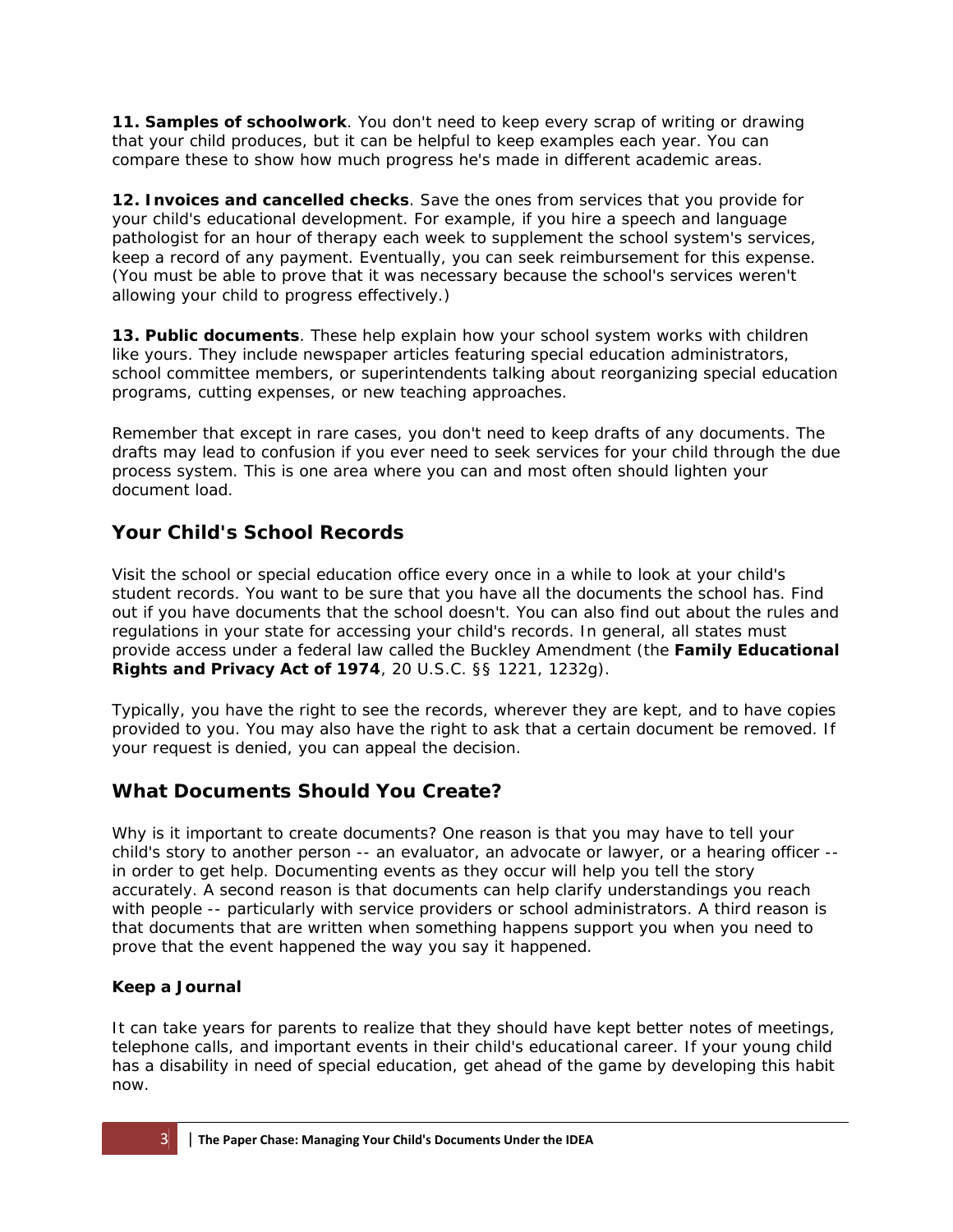Your notes may be important later when you need an accurate description of what key people said at a TEAM meeting, at a parent meeting, or in an evaluator's office.

Some parents keep a journal with dates, short descriptions of events or conversations, and the names of people who were involved. This doesn't mean you need to include every tiny detail of your child's life, but a well-kept journal can help you explain to others (or to yourself) how you got to the current situation.

Try to record these events:

- Dates of meetings with school personnel
- Dates you received key documents (such as notices of TEAM meetings)
- Dates you sent or delivered key documents
- Dates you gave school personnel important information (such as "1/7/99: Told Mary's teacher
- hat she'd been spending three hours every night trying to do 15-minute math assignments").
- Dates on which your child was suspended or disciplined

#### **Create Agreements**

Some documents are designed to record understandings reached with others. The most formal example of this is a contract signed by the parties who agree to its terms. (Note: An IEP is really a contract. It records an agreement reached between parents and school systems that governs: 1) the types of services to be delivered to a child for a specific period of time; 2) the location of those services; and 3) the identity of service providers. It's signed by each party.

Even without an "official" agreement, you can create your own document to help prove that an understanding was reached. Here's an example:

Your special education director tells you that the school system will hire an expert on inclusion techniques. You'll be given the chance to meet with the expert about your child. Follow up this conversation with a friendly letter to the director. In the letter, thank her for taking the time to discuss your concerns about the classroom, and describe your understanding of the steps she promised to take. End your letter by asking the director to respond immediately if you have misunderstood anything.

This letter may not "prove" that the director said what you claim she said, but if she doesn't send back a response, there's an implication that she did say those things.

#### **Other Documents**

There may be other documents that can help your child. Has your child been tested repeatedly over the years, with steadily declining results? You may want to create a chart of test results to focus the TEAM on that history.

Have the people who work with your behaviorally-involved child wondered what precipitates his aggressive outbursts? Keep a record of the things that are said and done immediately before such explosions -- whether witnessed by you or told to you. You may be able to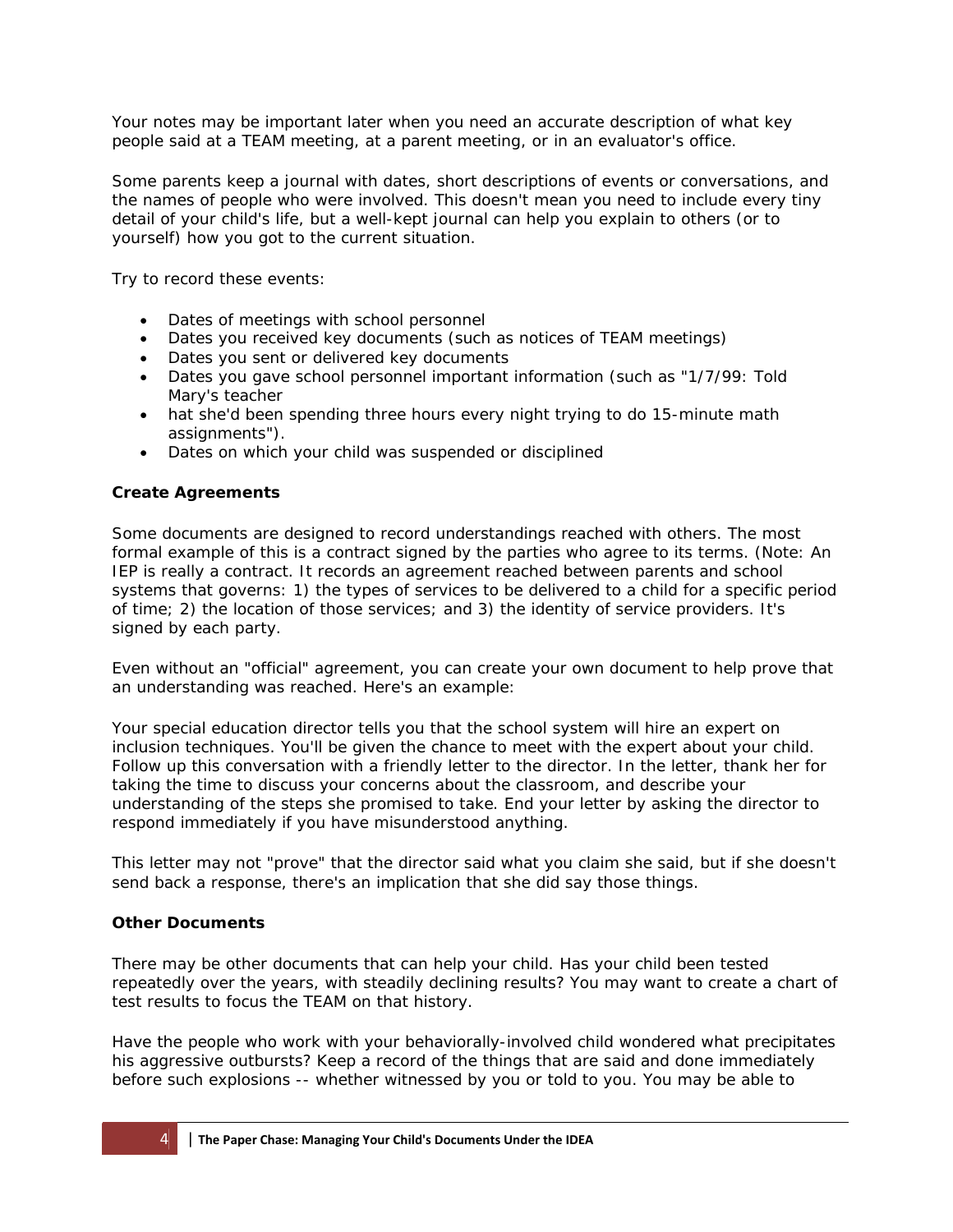solve the mystery, and focus your child's service providers on developing a plan to work with these behaviors.

## **Meeting Your Lawyer**

When parents ask an attorney or lay advocate for advice on their child's rights under IDEA, the first thing the adviser must do is review all the relevant documents. How should you organize them?

Special education lawyers will ask you to send copies of all your child's documents in chronological order before you meet. This gives the lawyers a chance to read them and get a full picture of your child and what has been done for her in the special education system. Unless the lawyer or advocate asks, don't try to organize your documents by category (IEP's in one file, evaluations in another, correspondence in another). The most efficient way for the lawyer to understand your child's history is to see the development step by step.

Because you may present documents as exhibits at a hearing or in court, don't write comments on them. (You can make notes with post-its.)

You should also give the lawyer a chronology of the events that have led you to consult with him. This doesn't have to be extremely detailed. Shoot for an outline that gives some perspective on what led to your child's current situation.

Finally, you should give your laywer or advocate a list of all the key people that have been involved with you or your child. Include their full names, addresses, and phone numbers if you can.

## **Formal Discovery**

If your search for services leads to a formal due-process proceeding, you'll have whatever "discovery" rights are available under the rules in your state. Usually these rules allow parties to have the opposing parties produce documents that are either relevant to the issues the hearing officer must decide or may lead to relevant evidence.

Here are some of the documents lawyers will typically ask school systems to produce in formal discovery:

- Descriptions of proposed programs;
- Copies of your child's proposed daily or weekly schedule under the proposed IEP;
- Copies of the daily or weekly schedules of proposed service providers;
- Copies of curricula, materials, behavioral plans, that govern the classrooms where your child would be placed;
- Resumes and information on the certification, training, and experience of proposed service providers;
- Profiles of other students with whom the school system proposed to place the child;
- IEP's of the other students (with their names blacked out);
- Reports of any program or fiscal audits of the school system and of the particular program in which the school system proposes to place your child;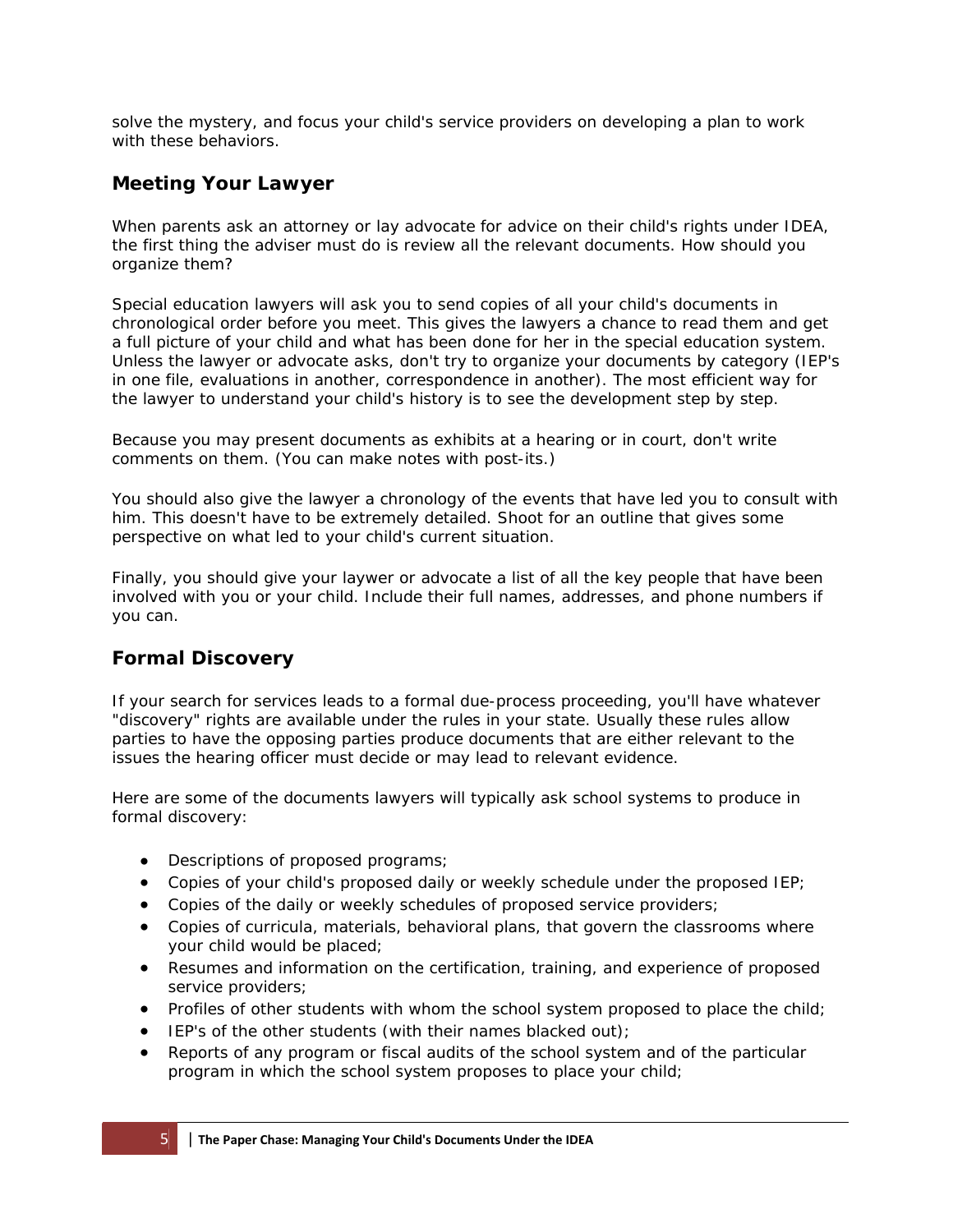- Annual or other reports that the school system files with the state education agency about special education programs; and
- Minutes taken by school system personnel at any key meetings about your child (especially TEAM meetings).

## **Conclusion**

In this article, you learned how to organize your child's records, what records to keep, and how to create documents.

You learned that to get help for your child, you may have to tell your child's story to another person -- an evaluator, an advocate or lawyer, or a hearing officer. If you document events as they happen, your records will help you tell your child's story accurately.

You learned to use documents to clarify the understandings you reach with special education service providers and school administrators. Finally, you learned that documents that you write at the time an event happens can provide support if you need to prove that the event happened.

**Meet Robert Crabtree**

\_\_\_\_\_\_\_\_\_\_\_\_\_\_\_\_\_\_\_\_\_\_\_

Bob Crabtree is a partner at Kotin, Crabtree, and Strong, LLP, a general practice law firm in Boston, MA. Among other areas of practice, Bob concentrates in special education and disability law. This article was originally published on the Family Education site.

#### **Contact Info:**

Robert K. Crabtree Kotin, Crabtree & Strong, LLP One Bowdoin Square Boston, MA 02114-2925

Phone: 617/227-7031 Facsimile: 617/367-2988 Email: rcrabtree@kcslegal.com Website: www.kcslegal.com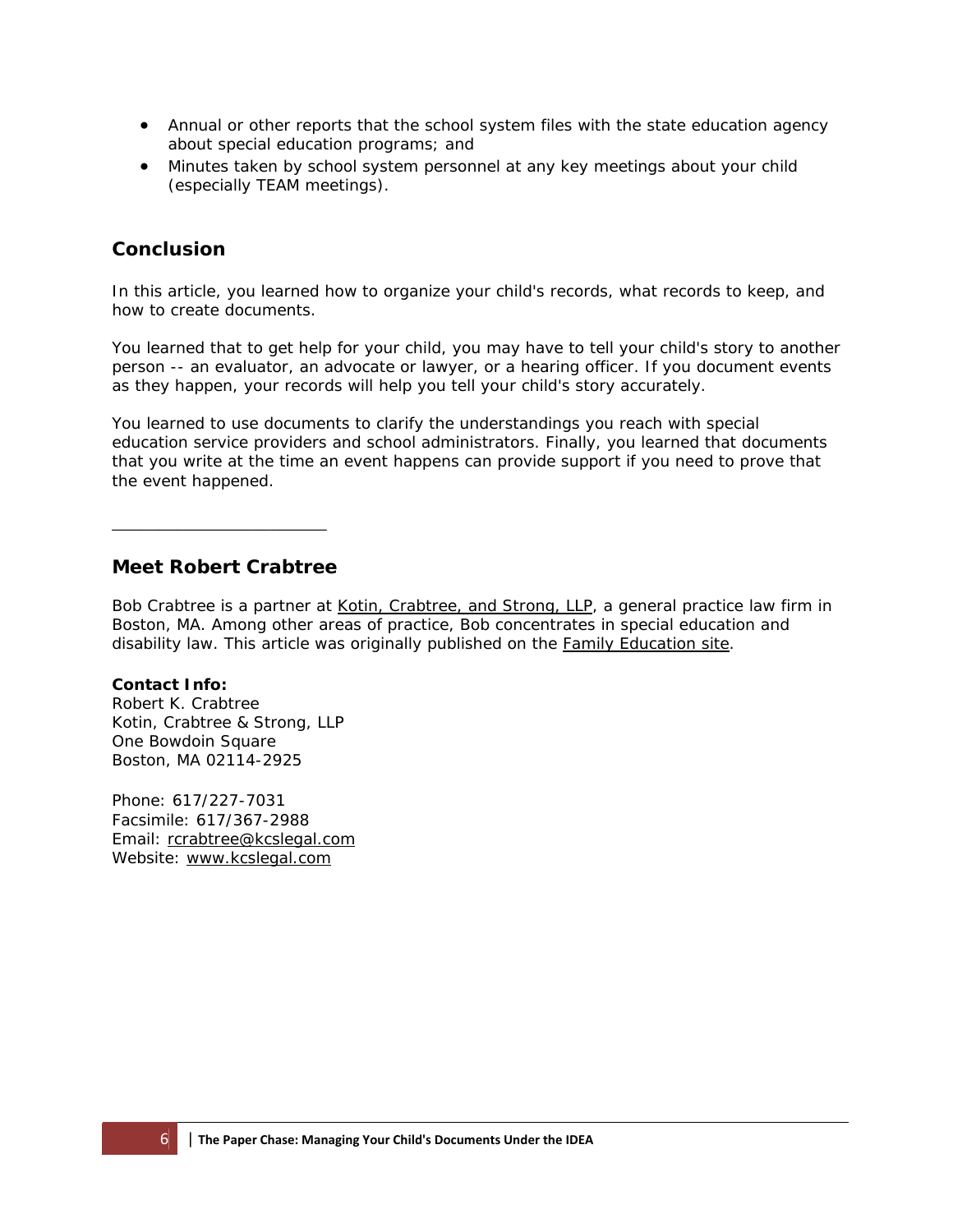## **Organizing Your Child's Special Education File: Do It Right!**

From http://www.fetaweb.com/03/organize.file.htm

"*Do the hard jobs first. The easy jobs will take care of themselves*."- Dale Carnegie

The special education system generates mountains of paper. You need a simple, foolproof document management system.

In Wrightslaw: From Emotions to Advocacy, we teach you how to organize your child's file. After you organize all the information about your child, you will have a clearer understanding of your child's disability and educational needs.

### **Document Management System**

Think about the last school meeting. Did the IEP team members have a complete copy of your child's file? Did you have a complete copy of your child's file? How can the IEP team make decisions about your child's special education program if they do not have complete, accurate information about your child?

Schools keep records in different places. Information and reports are misplaced.

When you organize your child's file, you will have all the information about your child in one place. With our document management system, you can track your child's educational history. When you use this parent-tested system, you can quickly locate any document in your child's file.

When you take your organized file to the next school meeting, you will understand the power of getting organized. You will gain a sense of control.

#### **Gather Information About Your Child**

Follow these steps to get information about your child.

#### **Make a Master Provider List**

Make a list of all individuals and agencies that may have information or records about your child. Your list should include the names and titles of all professionals who have provided medical or mental health treatment services, including doctors, therapists, and other health care providers. Include their addresses, telephone and fax numbers, and email addresses. You may want to develop your list by category of service rendered, e.g., medical, educational, psychological evaluations.

#### **Request Your Child's Records**

Send a letter to all individuals and agencies on your list and request a copy of your child's records. Explain that your request relates to a school issue and the need to secure an appropriate education for your child. Ask if you should expect to pay a photocopying fee and what this fee will be.

Your letters should be neat and convey a professional image.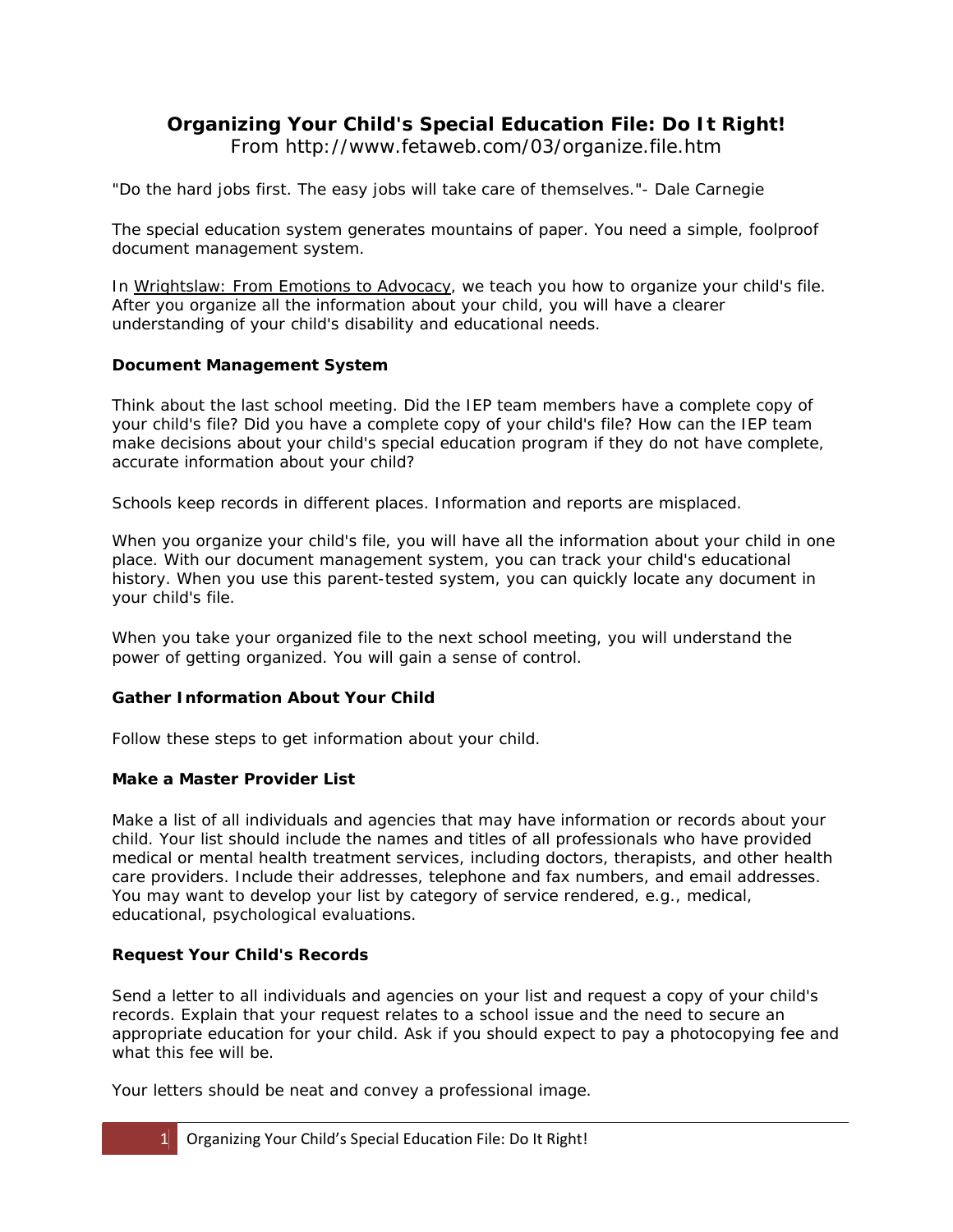**Tip:** See Chapter 23 in *Wrightslaw: From Emotions to Advocacy* for sample letters to request information and records.

If you do not receive a response within ten days, send a short letter explaining that you requested information ten days ago and have not received a response. Attach a copy of your original letter to the second request letter. Ask if you can do anything to help expedite the request. Offer to visit the office to help copy the information. Be polite.

**Tip:** Make photocopies of all letters for your file.

### **Request Your Child's Educational Records**

Write a letter to the school and request a complete copy of your child's entire cumulative file and confidential file, omitting nothing. You want copies of all evaluations, records, correspondence, and other documents the school has about your child. Use a word processor for your letter. Expect to pay a reasonable photocopying fee.

**Tip:** See more sample letters at the end of Chapters 23 and 24 in *Wrightslaw: From Emotions to Advocacy*.

Send one letter to the principal of your child's school and one letter to the director of special education. If you do not know the director's name and address, call the main office of the school district and request this information. If your child does not attend a public school, send the letter to the principal of the last public school your child attended.

Before you mail these letters, sign them and make copies of the signed letters for your Master File. Log the letters into your contact log.

#### **Organizing the Master File**

You will organize and file all information about your child in three-ring notebooks. Gather all documents that relate to your child. Bring all paper in boxes, file folders, and bags together in one place. Begin by organizing the documents by year.

#### **Step 1: Date All Documents**

With a pencil, lightly write the date of each document in the lower right corner of the first page (Example: 07/21/08).

**Tip:** Use a soft lead pencil when you date the documents. You may need to erase your notations later.

Before long, mail will roll in from your requests. Using a pencil, lightly date each document in the lower right hand corner. Date everything ? evaluations, reports, correspondence, report cards, and medical reports.

When you find duplicate documents, compare the duplicates, decide which document has the best photocopy quality, and use this as your master. Put the duplicates in a box. You will not need them for your notebook. Do not throw them away. You may need to provide copies to other people later.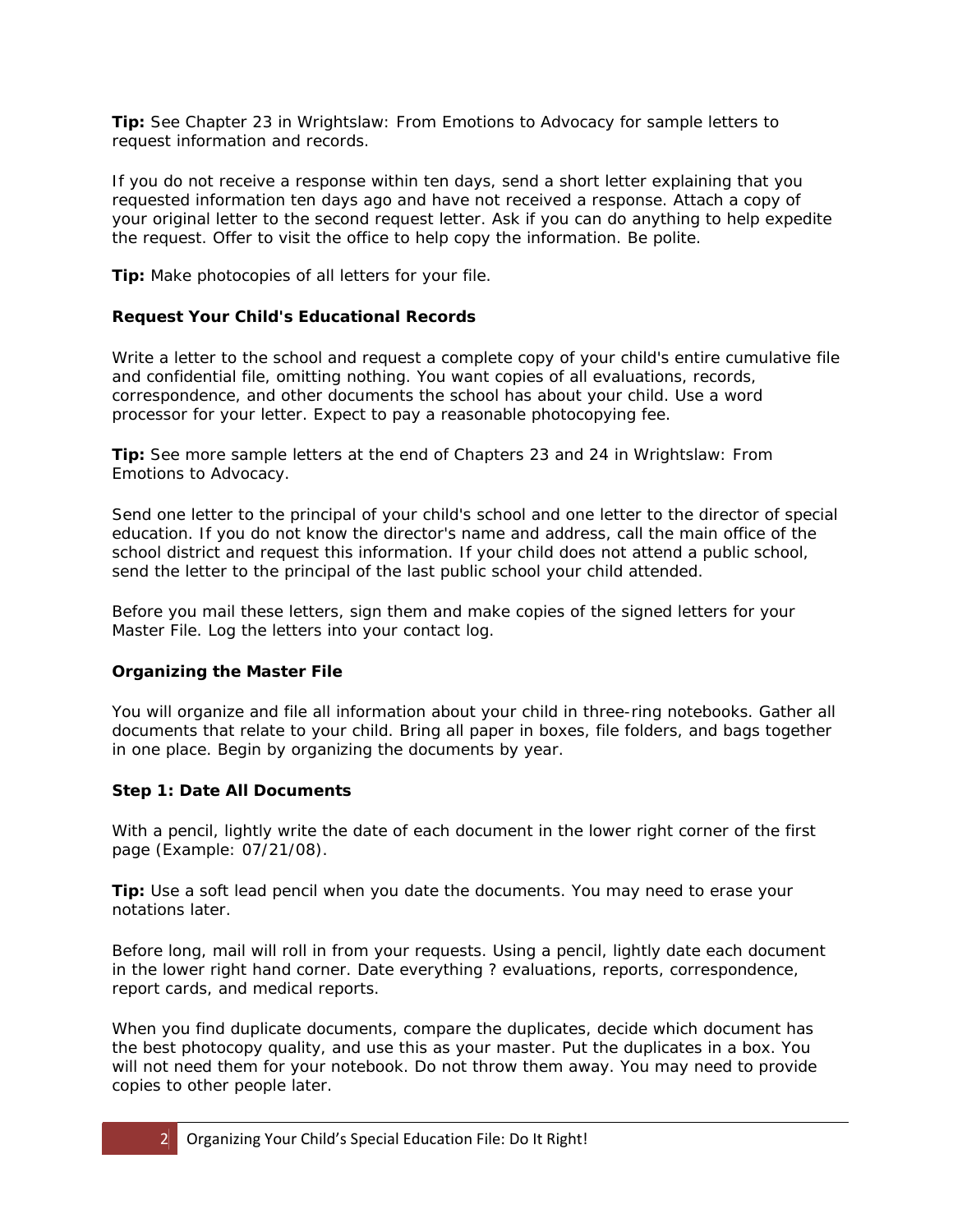**Tip**: Do not write on original documents. You may need copies of these documents later.

Many parents say that when they organize documents, they begin to read and are sidetracked. Force yourself to stick with this job until you finish. Do not stop to read the documents. Just date and organize! Lightly pencil the date on the bottom right corner of the first page.

**Tip:** Work samples provide useful information about your child's skills. Include a few samples of your child's schoolwork.

### **Step 2: File All Documents in a Three-Ring Notebook**

Hole-punch, then file all dated documents in a large three-ring notebook. When you holepunch, be careful that you do not destroy important signatures or dates. When documents are formatted horizontally, hole-punch on the top edge.

File all documents in chronological order, oldest document on top and newest document at the end. Some parents use the child's birth certificate as the first document in the file. The last document is the most recent piece of information. This may be a report card, IEP, or letter from the school.

**Tip:** Do not put documents in clear plastic envelopes. If you are in a meeting and need to find a document in the file, removing documents from plastic envelopes takes too long.

Do not file documents by category (i.e., IEPs, psychological evaluations, correspondence, etc.). If you file documents by category, your system will fail. Assume you have a comprehensive letter written by a child psychologist three years ago. The Eligibility Committee and the IEP team used the psychologist's letter. Is this document a letter? A report? An evaluation?

Trying to figure out categories is confusing and time-consuming. If your system is confusing and difficult, it will fail. Use our parent-tested system. You have better things to do with your time!

#### **Step 3: Read the Master File for the "Big Picture"**

After you complete Step 2, read your child's Master File from beginning to end. When you read the information chronologically, you will see the big picture.

At the beginning of this article, we mentioned the mountains of paper generated by the special education system. After reports are written, they are filed away. Few people will read or review this information again.

Because there is no master plan, no one looks at the big picture.

Instead of looking at the forest, parents and school staff focus on the bark of the trees. When you organize your child's file, you will see the forest. You will understand. Many parents say that making a neat, organized, chronological Master File is a powerful educational experience for them.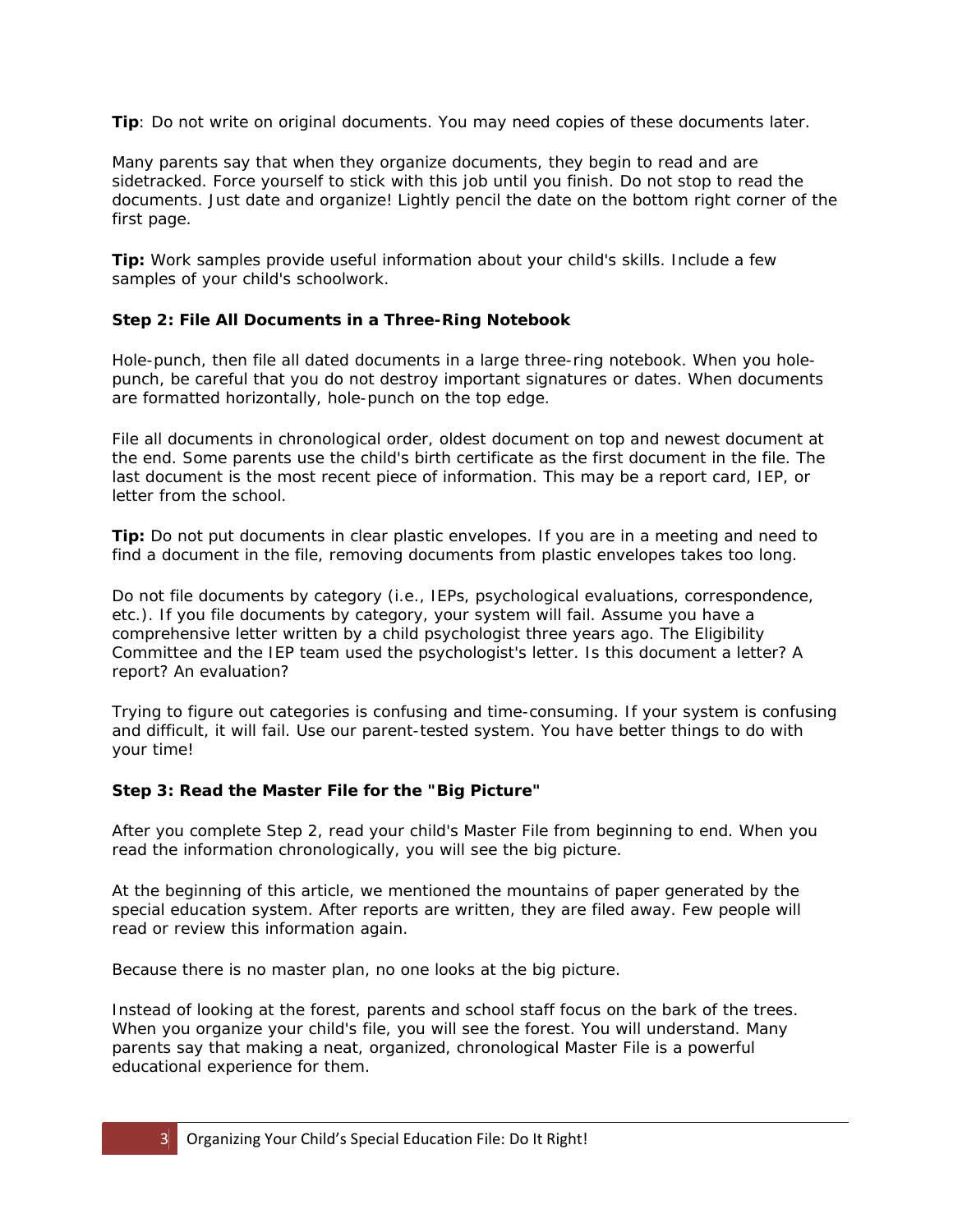### **Create Your Document List**

You have dated the documents and filed them in chronological order, oldest document on top, most recent on the bottom. Now you need to create your Master Document List. When you organize documents chronologically and generate your Master Document List, you can compress your child's history into a few pages. You can locate any document in seconds.

**Tip:** If you want to make a note on a document in your Master File, write on a sticky note that you attach to the document.

To create your Master Document List, make a table with four columns. If you are using a word processing program, insert a four-column table. If you are not using a computer, draw a table with four columns on several sheets of paper. Label the columns: Date, Author, Type, and Significance.

| Date | <b>Author</b> | <b>Type</b> | Significance |
|------|---------------|-------------|--------------|
|      |               |             |              |
|      |               |             |              |
|      |               |             |              |

Enter each document by date, author, and type. You can leave the "Significance" column blank for now.

#### **Download Sample Document List in pdf**.

Attach sticky notes to all pages in your Master File that have test scores (i.e., the Wechsler Intelligence Test and Woodcock Johnson Tests.)

**Tip**: If you use a word processing program, the program can sort the list by date, author, or type of document.

When you use a word processing program, you can change the font to highlight test data and other important information. You make it easier to find important information.

#### **Tip: Download a Master Document List** with information.

When you organize your child's file, you will learn about your child's disability and educational history. This is an important step in becoming an expert. When you finish this job, you will have a clearer understanding of your child's educational needs.

You do not need to complete the "Significance" column yet. When you learn more about evaluations and test scores, you will recognize important information in documents.

**Tip:** See how a Master Document List is used to create **an Exhibit List** for a due process hearing.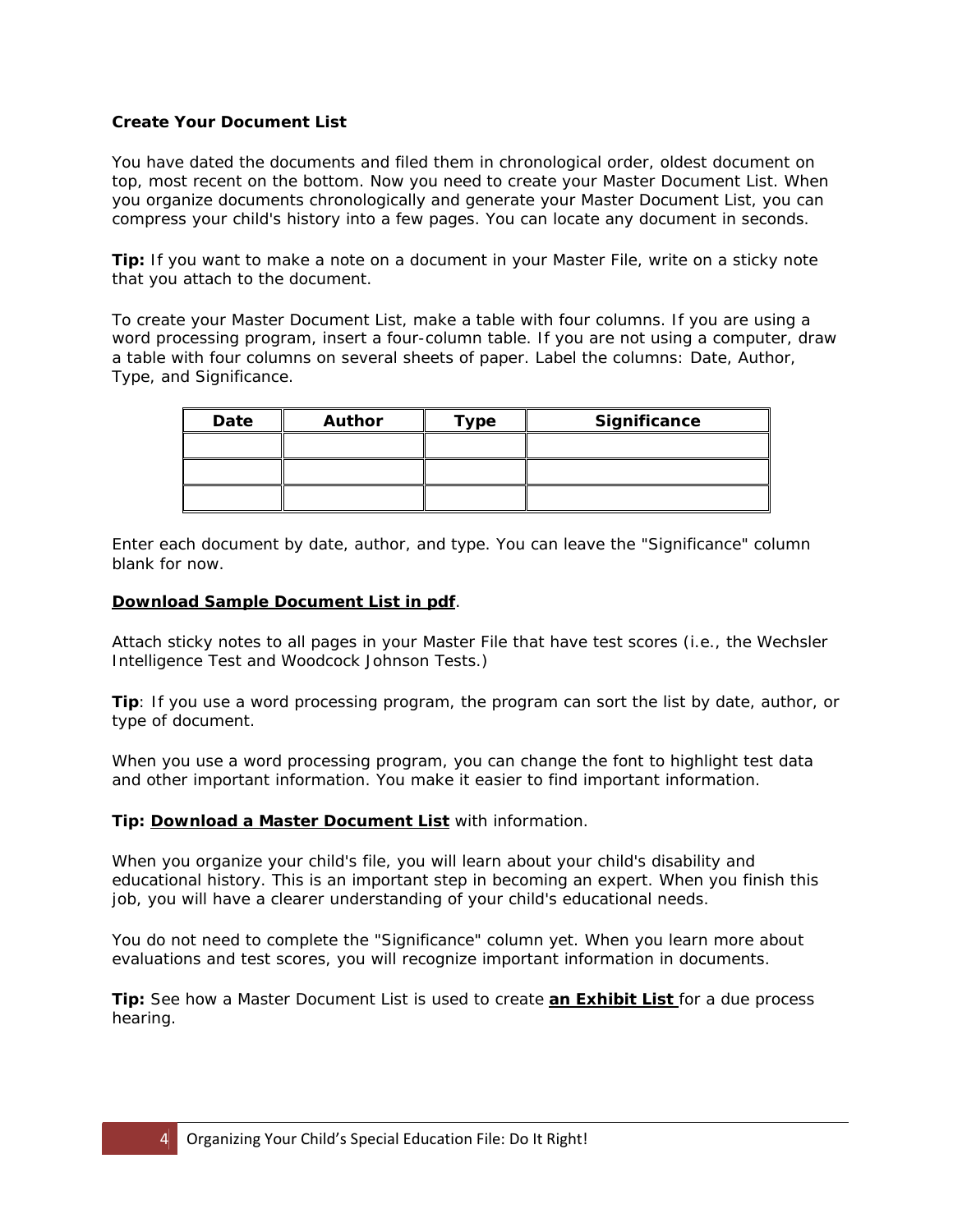#### **In Summation**

When you organize your child's file, the process of organizing information helps you understand your child's disability, history, and educational needs. When you create your Master Document List, you can find a specific document quickly and easily - a good thing at meetings.

### **More Articles About Documents and Organizing Information**

The Paper Chase: Managing Your Child's Documents Under the IDEA by Bob Crabtree, Esq. If you have kids with special educational needs, you can be overwhelmed by paperwork in no time. This article teaches you about the importance of different documents and how to organize them. You learn about documents that are keepers; education records; documents you should create and how; tips for consulting with an attorney.

Paper Trails: Documents, Exhibit Lists and Due Process Hearings by Pete Wright. This is one of several articles about documents that was published in the Fall 2001 issue of The Beacon.

Paper Trails, Letter Writing and Documentation. When you advocate for a child, you use logs, calendars, and journals to create paper trails.

Revised 07/21/08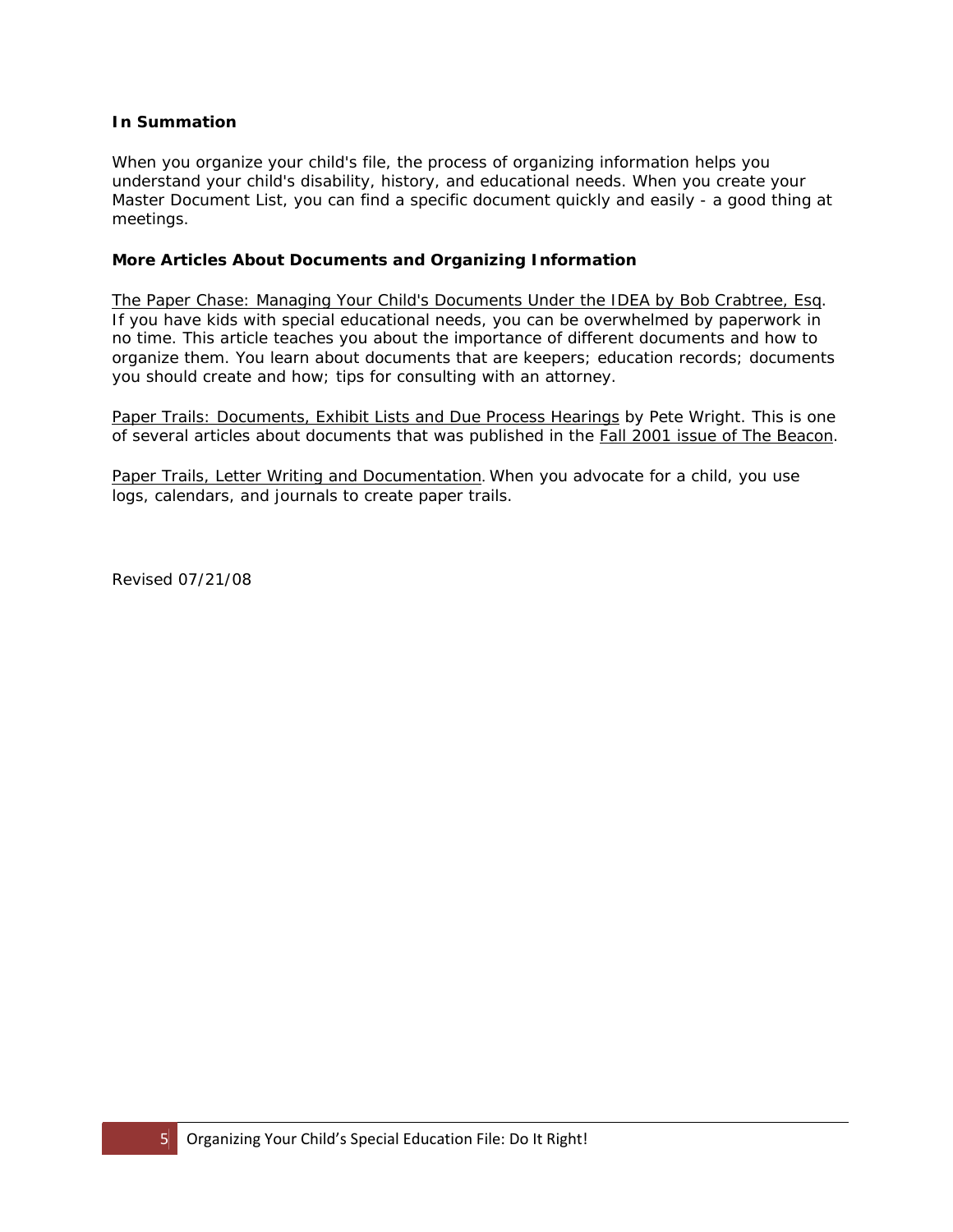| <b>Date</b> | <b>Author</b> | <b>Type</b> | <b>Significance</b> |
|-------------|---------------|-------------|---------------------|
|             |               |             |                     |
|             |               |             |                     |
|             |               |             |                     |
|             |               |             |                     |
|             |               |             |                     |
|             |               |             |                     |
|             |               |             |                     |
|             |               |             |                     |
|             |               |             |                     |
|             |               |             |                     |
|             |               |             |                     |
|             |               |             |                     |
|             |               |             |                     |
|             |               |             |                     |
|             |               |             |                     |

## *Table 9-2. Format for Master Document List*